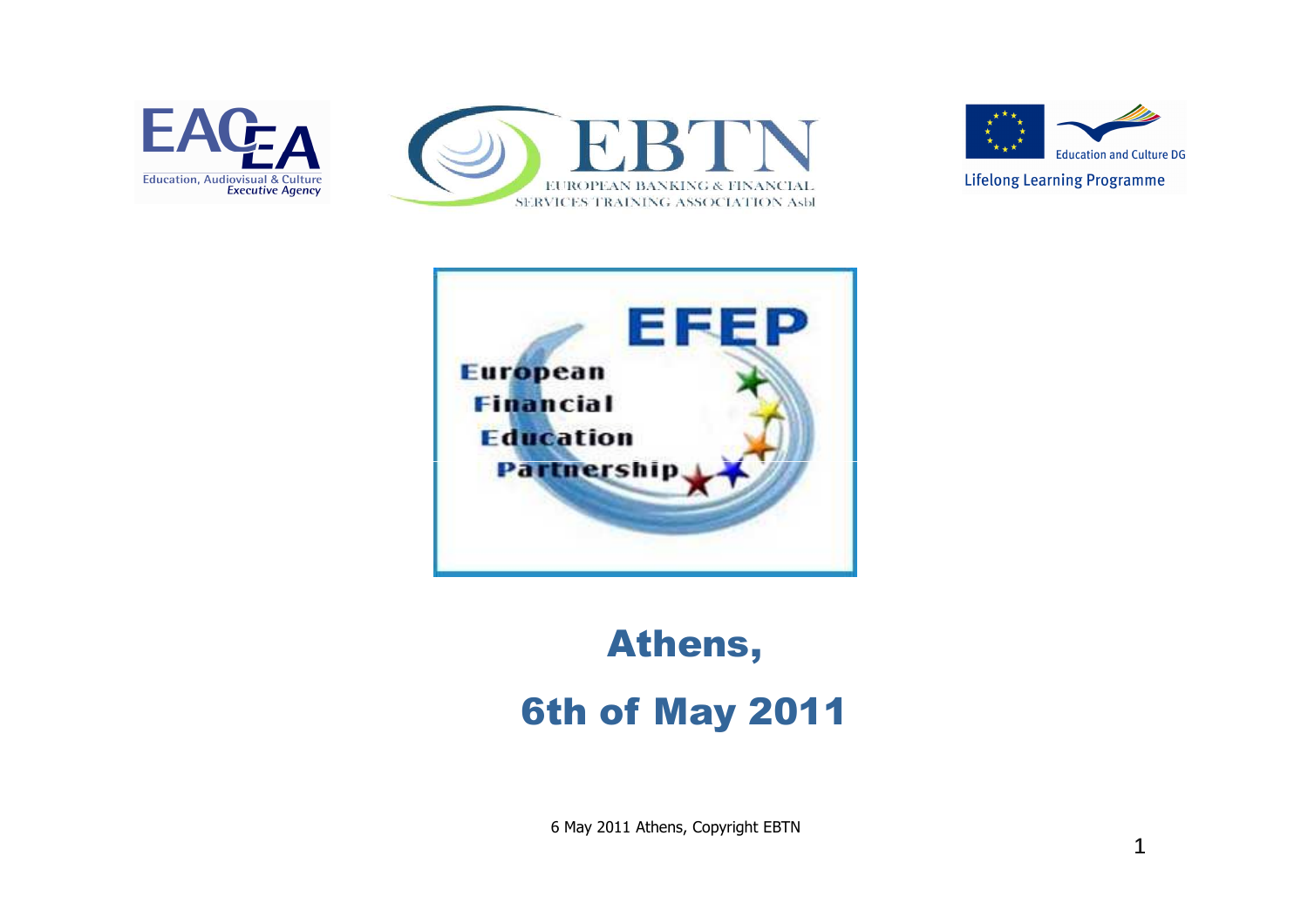## **Prevalling situation in Italy**

Main research resources:

"L'educazione finanziaria in Italia – prima misurazione del livello di cultura finanziaria degli italiani", Consorzio PattiChiari 2008 & 2010

EBF Report on Financial Literacy, April 2009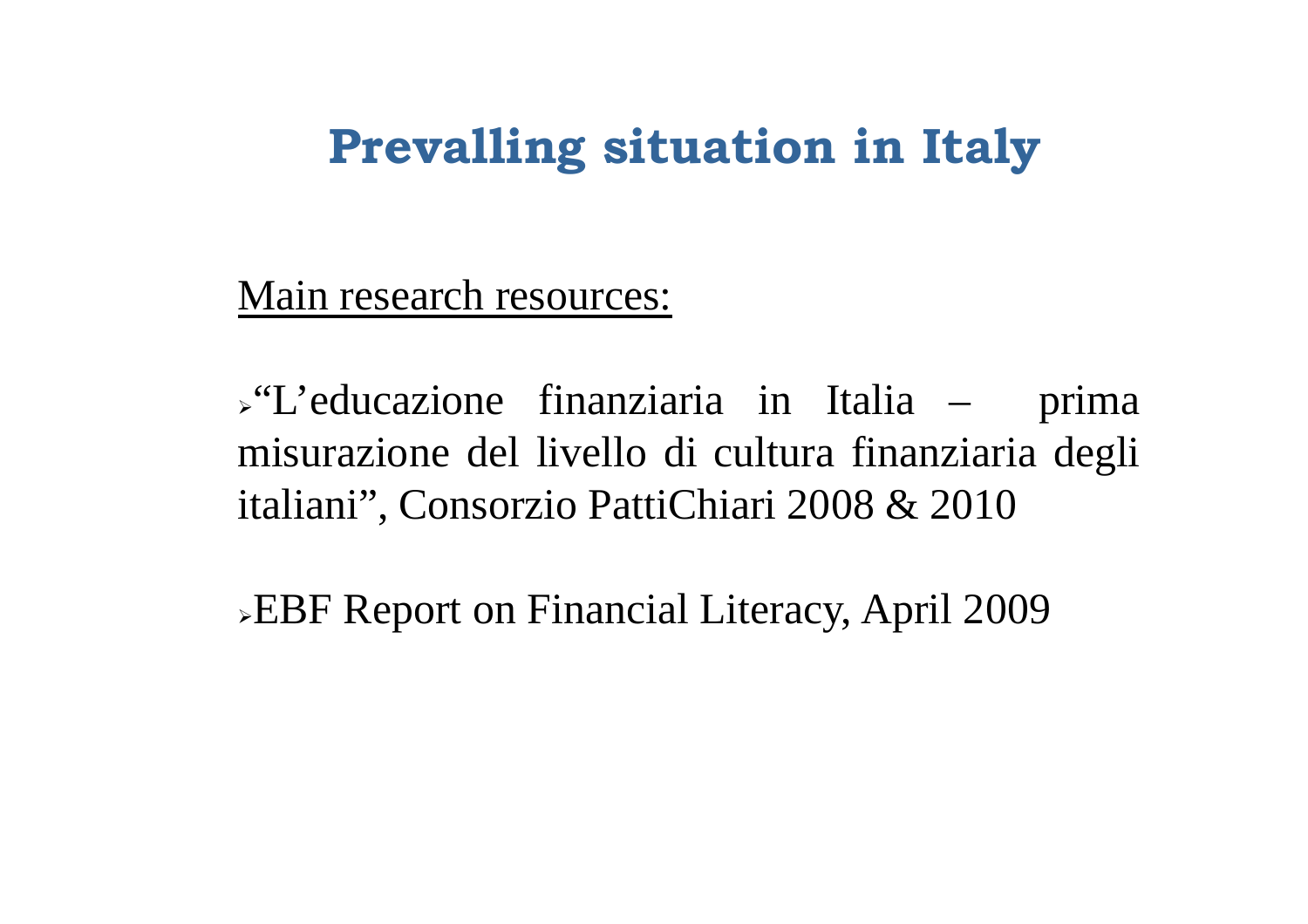## **Prevalling situation in Italy**

- **November <sup>2007</sup> – Ministry of Education with the Bank of Italy – FINANCIAL EDUCATION FOR SCHOOL PUPILS**

- **PattiChiari Consortium**

- **www.economiascuola.it - teaching material**

- **DOLCETA – Contest: Youngsters and money: spending and responsible saving**

- **Junior Achievement**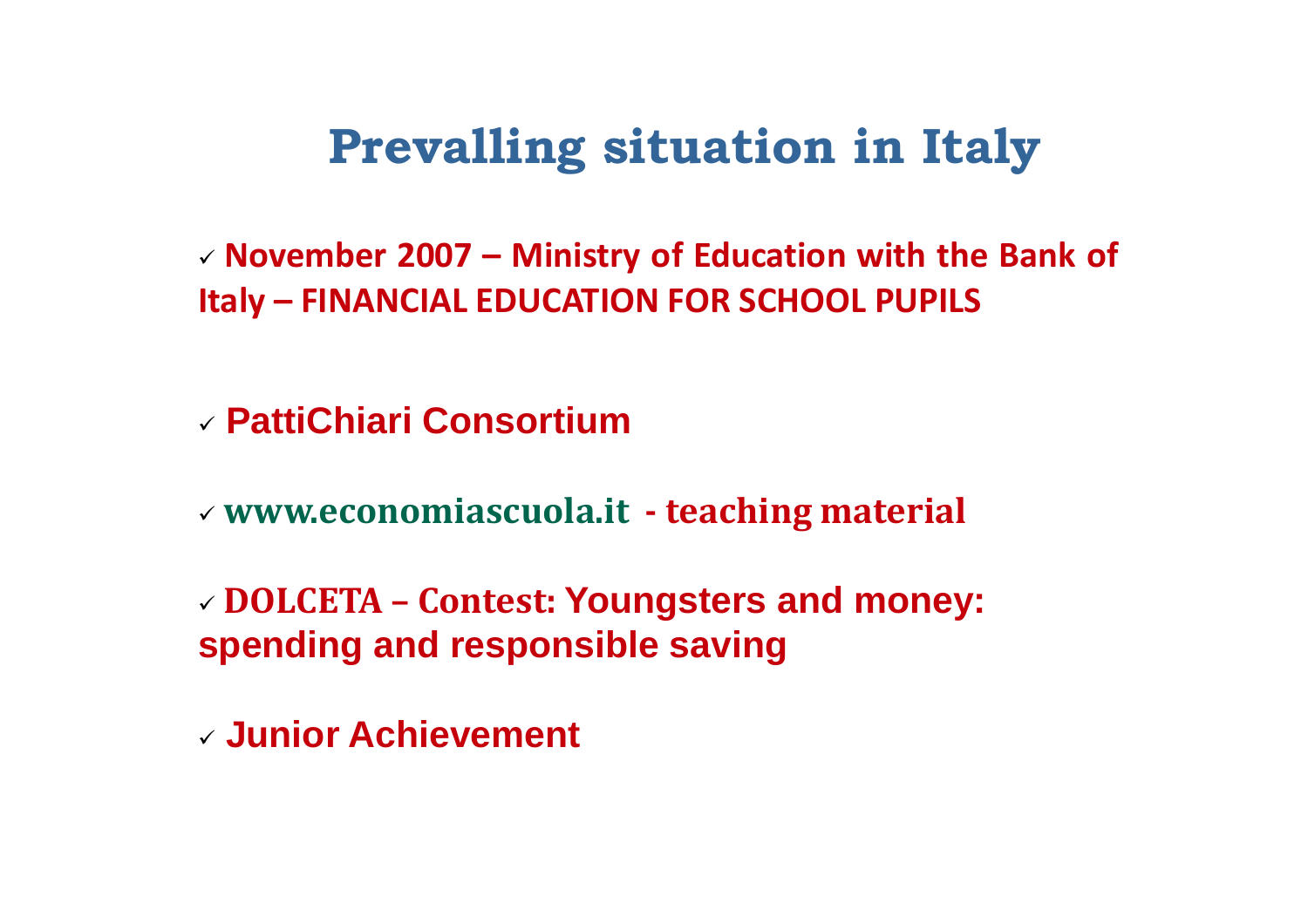





# EFEP ProjectNational needs and gaps analysisITALY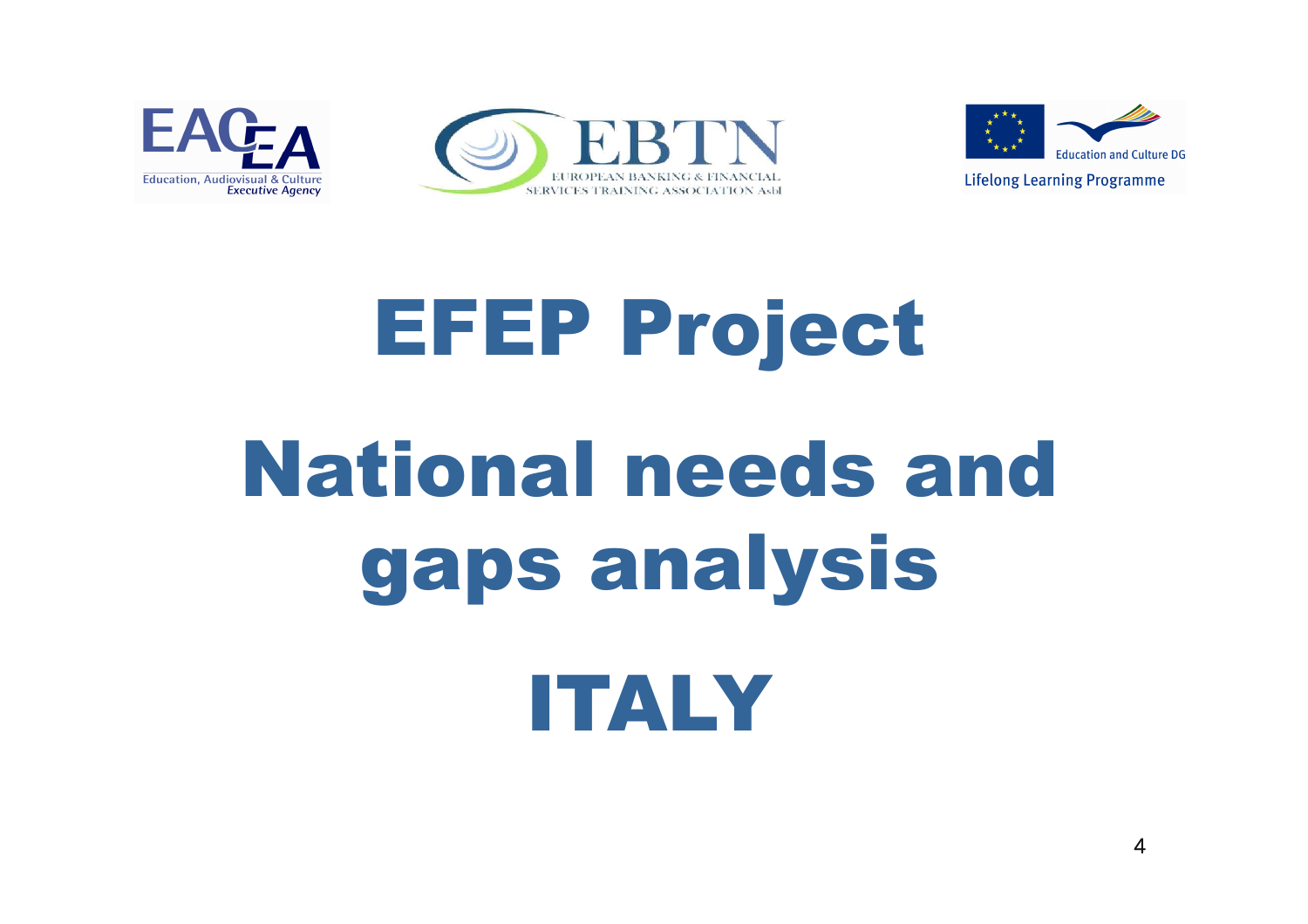## **Needs and gaps analysis ITALY**

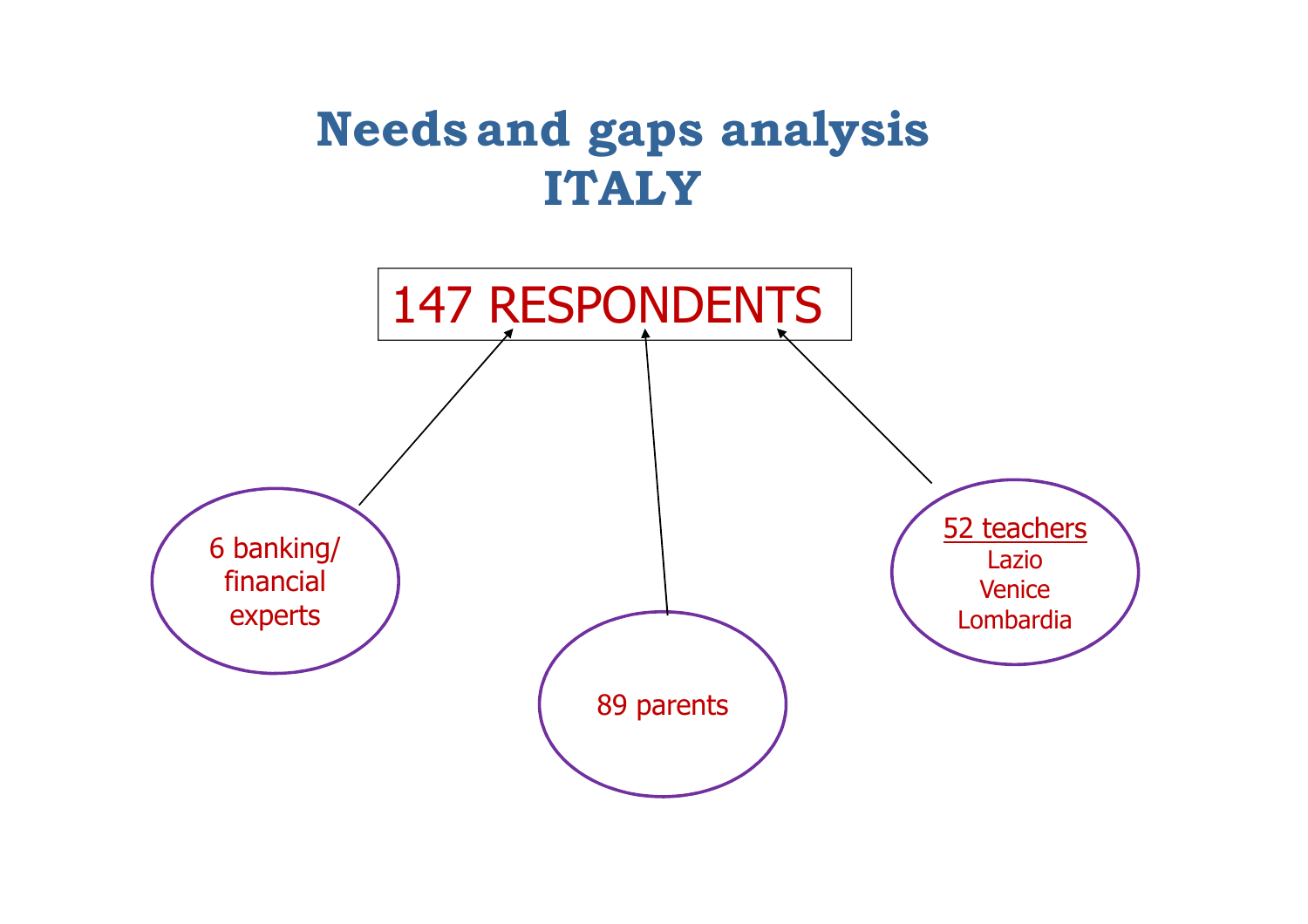#### **STATUS OF FIANCIAL EDUCATION**

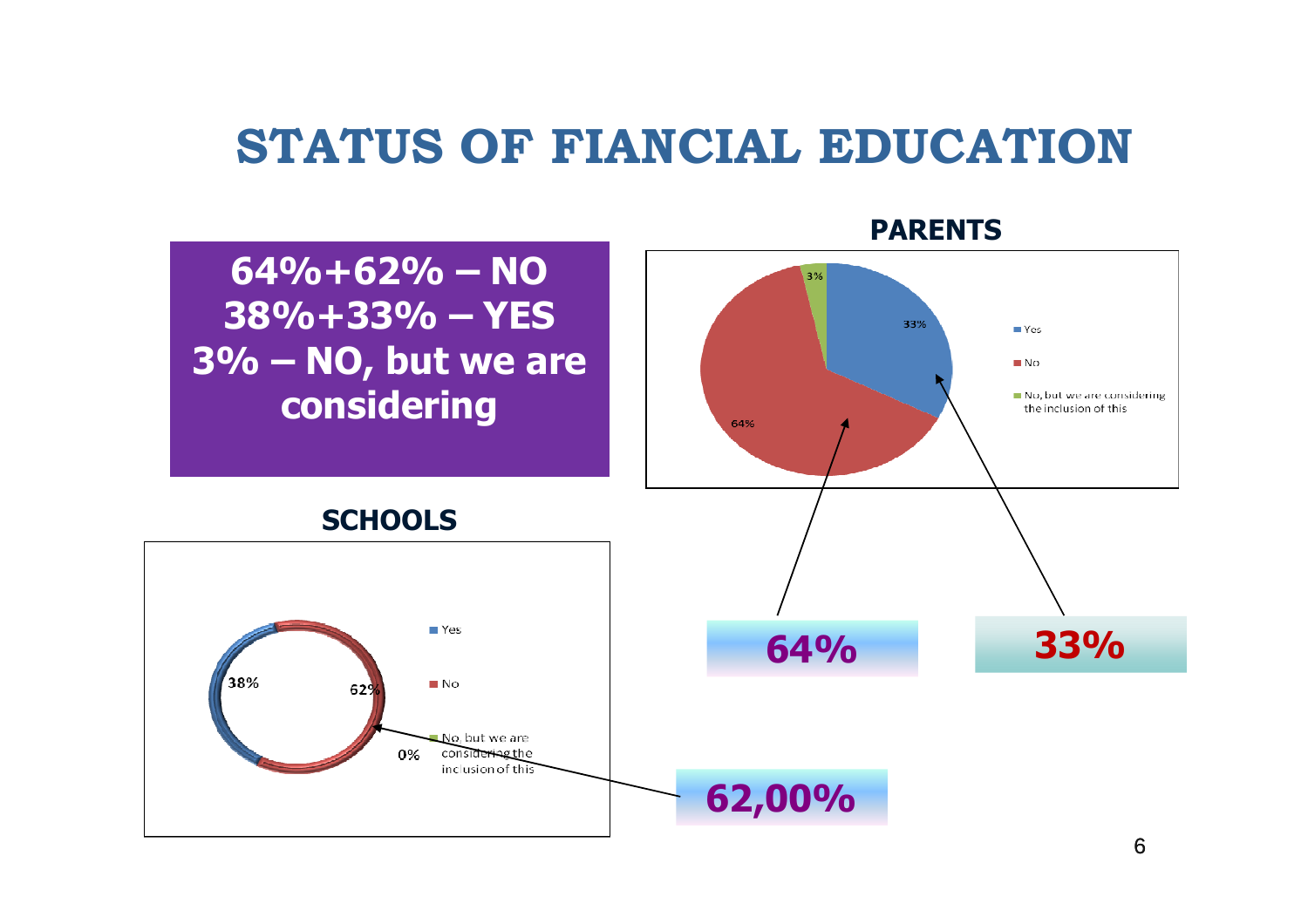

the curriculum"

27% – "No time or space in the curriculum"



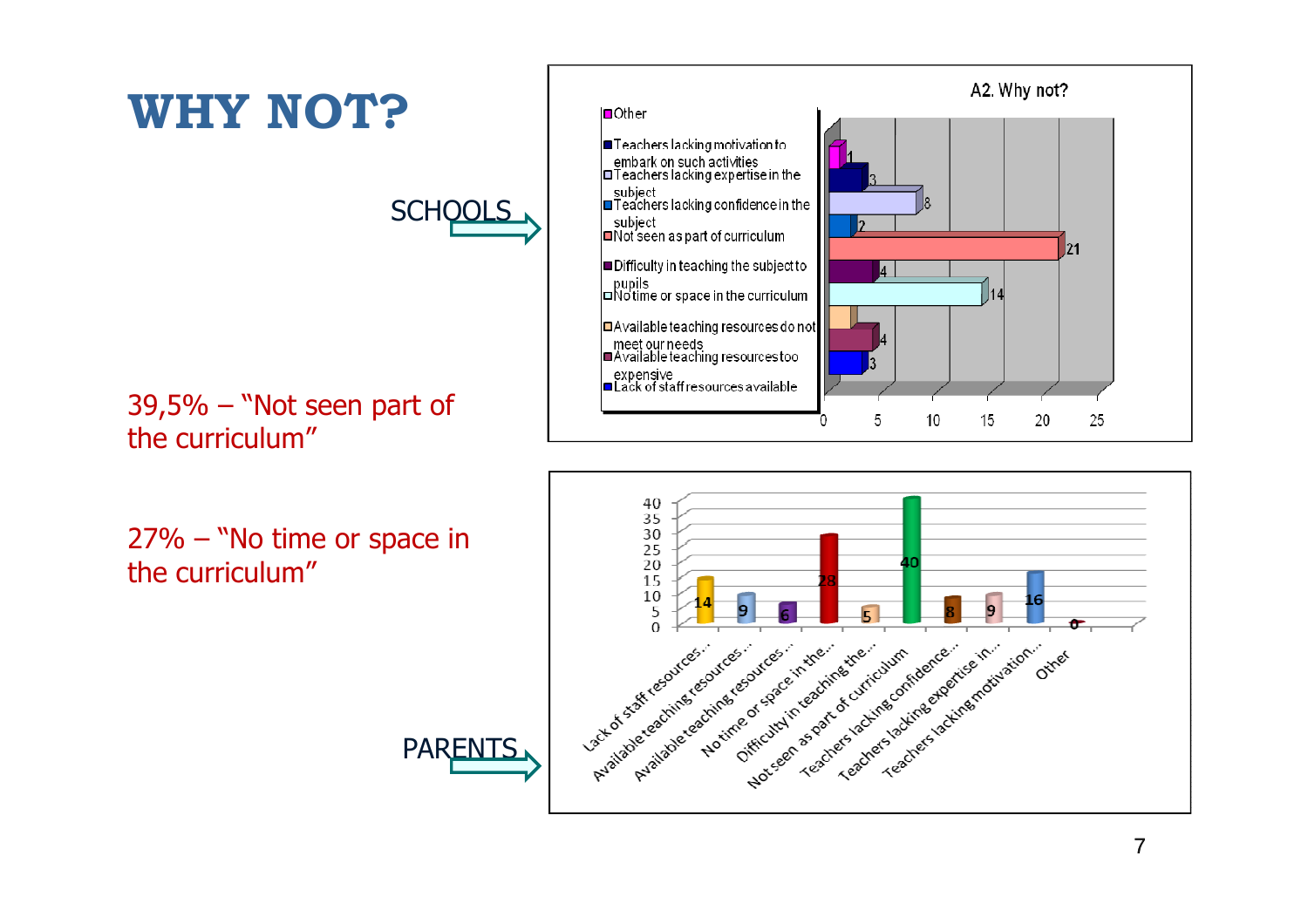## **PUPILS' PREFERENCES**

#### SCHOOLS:

√financial activity<br>√saving and inver √saving and investments<br>✓financial services and co √financial services and costs<br>√risk/return orientation  $\checkmark$ risk/return orientation



√money management<br>√checks  $\checkmark$  checks √stock market<br>√current accou -current account

#### WHY?

38%- Appreciation of relevance for future needs

34,63% – Appreciation of the topic's relevance for their present needs

28,71% – Attractiveness of the material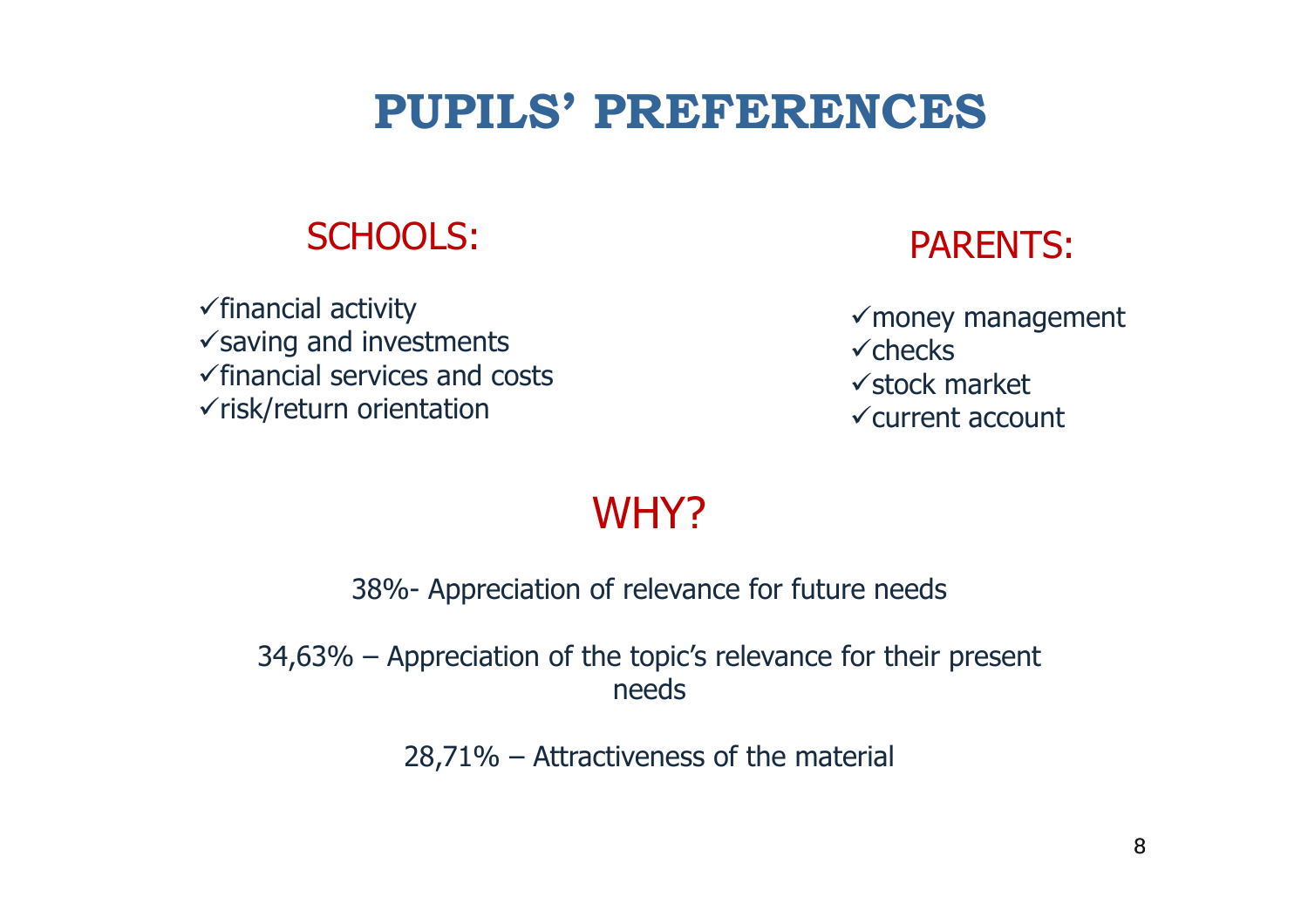## **RESOURCES FOR FINANCIAL EDUCATION**

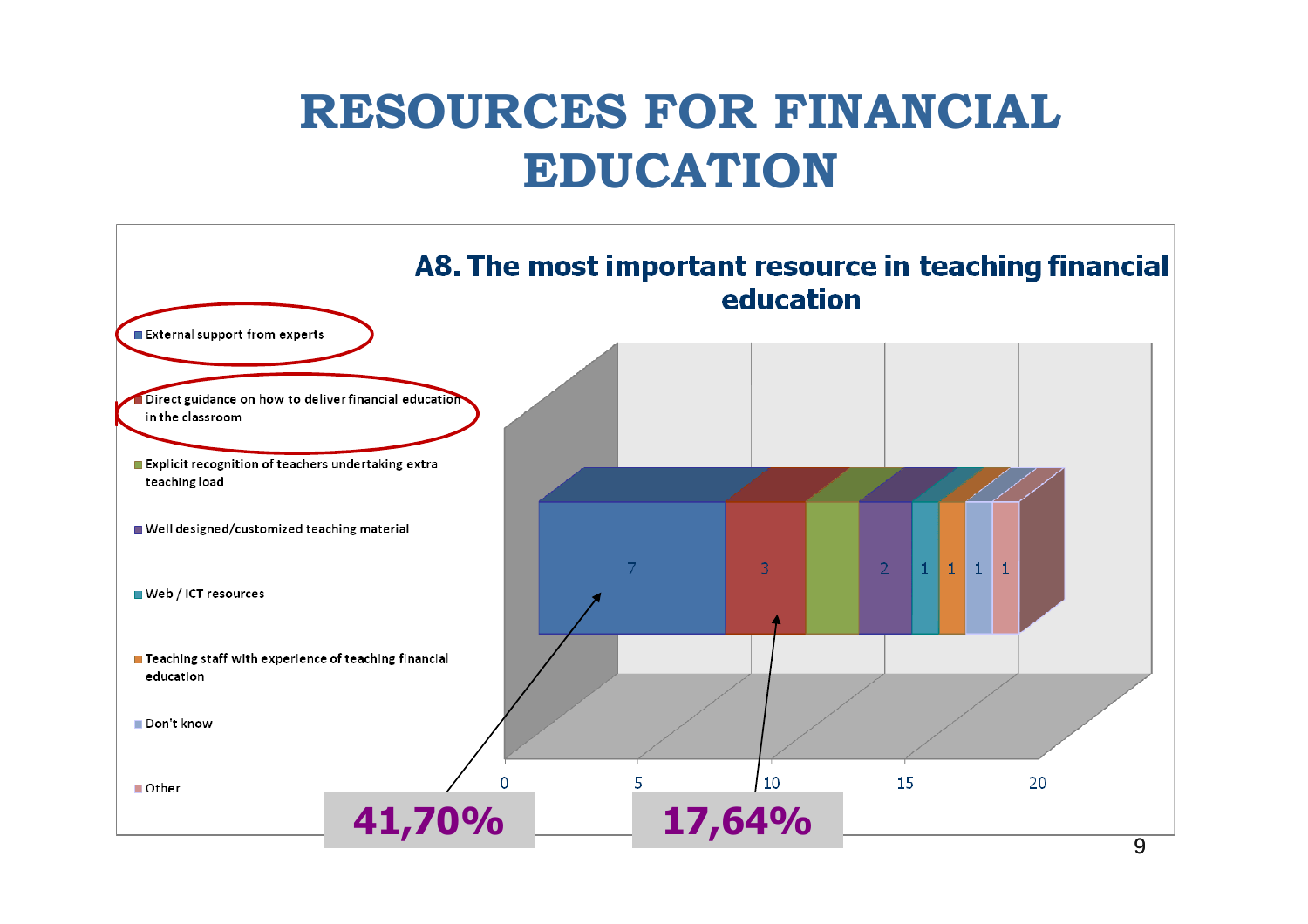

10

60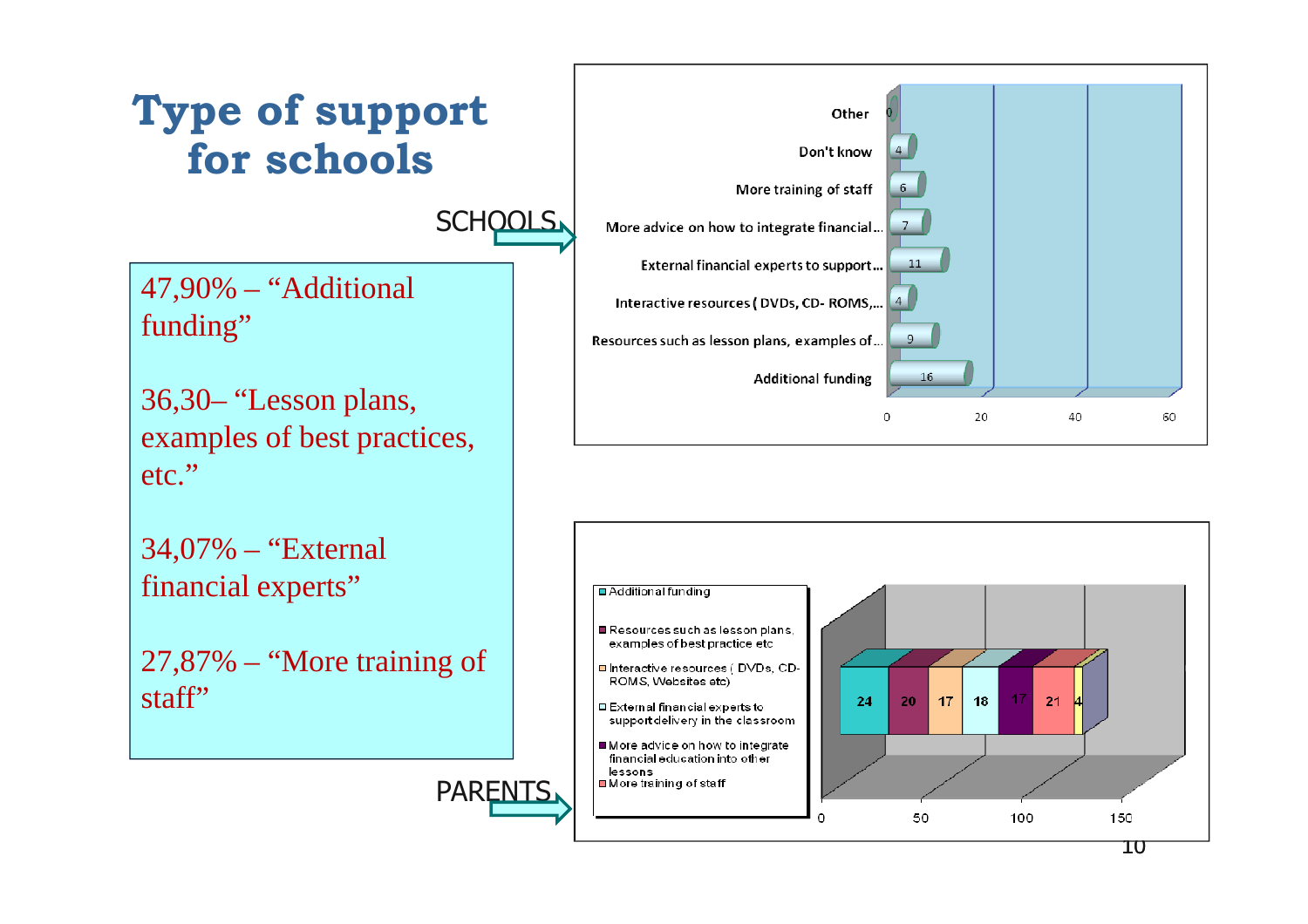## **MODULES – Italy**

#### **Recommendations**

- ⊁"Managing Your Money"
- "Sensible Borrowing"
- "Savings and Investments"
- $\triangleright$ , Finance for life"
- $\triangleright$ , Financial instruments: credit cards, account, etc."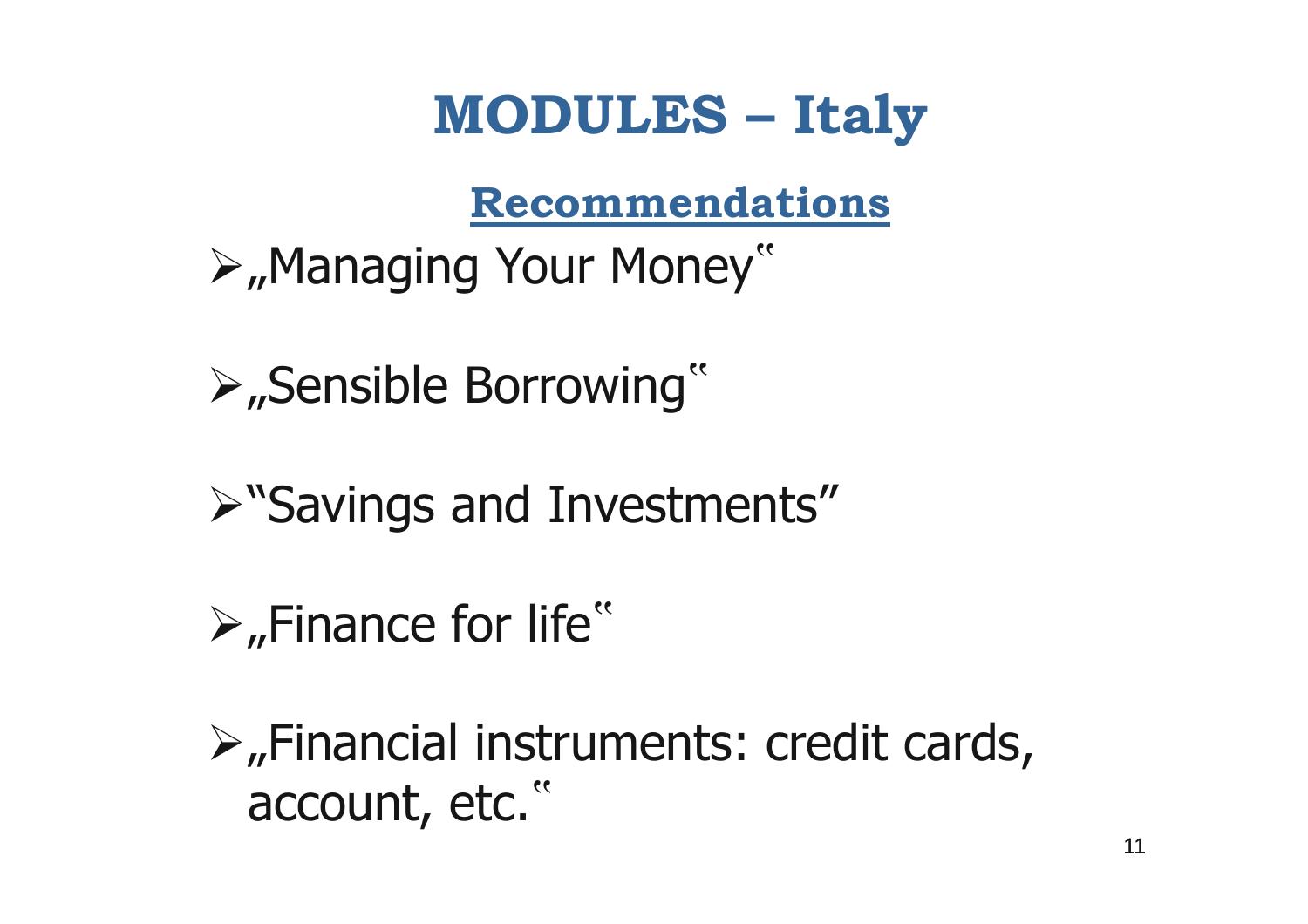## **DELIVERY METHODS – Italy**

#### **Recommendations**

#### Attractive and interactive methods of delivering financial education

Stakeholders network

 $\triangleright$  Visits for the students in banking and financial institutions

Focus mainly on financial type of modules